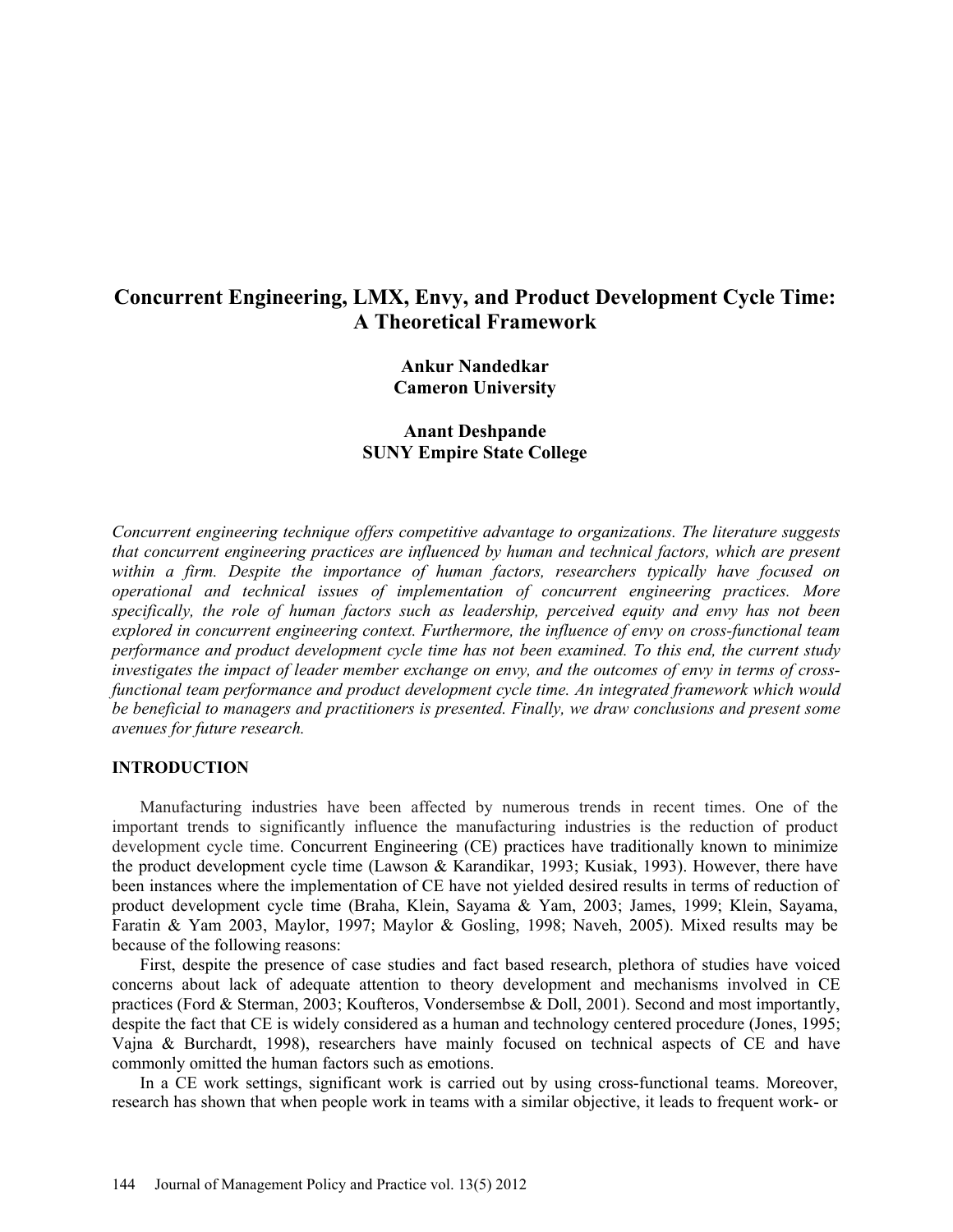non-work-related comparisons (Duffy & Shaw, 2000; Smith & Kim, 2007). Such comparisons can prove to be detrimental to one's self-esteem if the individuals find themselves on

the lower end in the comparison with others thereby giving rise to unpleasant envious emotions (Vecchio, 2000; Wood, Michaela & Giordano, 2000). From a psychological perspective, envy arises as a result of social comparison which is of unpleasant nature due to the fact that the comparison highlights one's deficiencies. Therefore, it becomes imperative to investigate the implications of negative emotions such as envy in the CE crossfunctional team context.

In addition an important aspect of crossfunctional team based environment is the relationship quality of the supervisor and the subordinates which is referred as leader member exchange (LMX). Research has shown that LMX has positive impact on team performance (Wayne, Shore, & Liden, 1997). As CE is mainly studied in a team context, LMX should have strong implications for the success of the CE initiative**.** Majority of the literature views LMX in a positive light (Gerstner & Day, 1997; Graen & Uhl-Bien, 1995) and does not venture into the "darker side" and more specifically the consequence of lower quality of LMX on organizational and team outcomes. This becomes very important as the lower quality of LMX has been linked with higher turnover intentions and reduced employee performance which can be a threat to organizational and team productivity (Kim, O' Neill & Cho, 2009; Mayfield & Mayfield, 1998). Also, research investigating the impact of quality of LMX on envy in the workplace context and particularly CE crossfunctional team context is scant (Kim et al., 2009; Vecchio, 1995). Furthermore, prior research does not delve into the dynamics of LMX- envy relationship, and therefore is of no assistance in unraveling the complexities that underlie this relationship.

To this end, the study has two major purposes. First, it examines the impact of leader-member exchange (LMX) on employee envy in the CE context. In the process, it also investigates the impact of equity sensitivity on the aforementioned relationship. Equity sensitivity is defined as an individual's tolerance towards equal treatment and is widely researched personality variable (Huseman, Hatfeild  $\&$ Miles, 1987). It is vital to consider the equity sensitivity as past research has linked envy with personality factors (Mishra, 2009). However, more research is needed in order to clearly demonstrate the intriguing role that personality factors might play in envious feelings of an individual. Thus, we feel that equity sensitivity will play an important role in LMX -envy relationship because LMX deals with differing level of leader's treatment towards his subordinates**.** Secondly, the study also examines the impact of envy on cross-functional team performance and the desired CE outcome such as reduction in product development cycle time.

The study has some unique contributions to both the OM as well as the OB literature. First, majority of the existing literature on CE in OM focuses on defining CE, exploring the importance of CE, and highlighting the consequences of CE from a technical viewpoint (Bogus, Molenaar, & Diekmann, 2005; Koufteros, Vondersembse & Doll, 2001; Tan & Vonderembse, 2006). Little has been done to investigate the human mechanisms involved in CE practices. To this end, we seek to capture the role of negative emotions and its influence on organizational outcomes in the CE context.

Second, despite the universal nature and its impact on social interactions, envy has been relatively ignored from the mainstream research. Researchers have mostly focused on highlighting that envy can be instrumental in predicting important attitudes and behaviors (Vecchio 1995; Vecchio, 2000; Duffy & Shaw, 2000). However, more research is needed in order to better understand the dynamics underlying envious feelings.

Third, to the best of our knowledge, there is no published study that explores the relationship between LMX, envy and equity sensitivity. Also in a CE context, no study has thus far explored the impact of negative emotions such as envy on cross-functional team performance and competitive advantage factors such as product development cycle time. This study can be helpful to managers in broader as well as CE context as it will provide them a platform to understand how their differing relationships with employees can arouse invidious emotions within some employees, which in turn, can result in negative outcomes.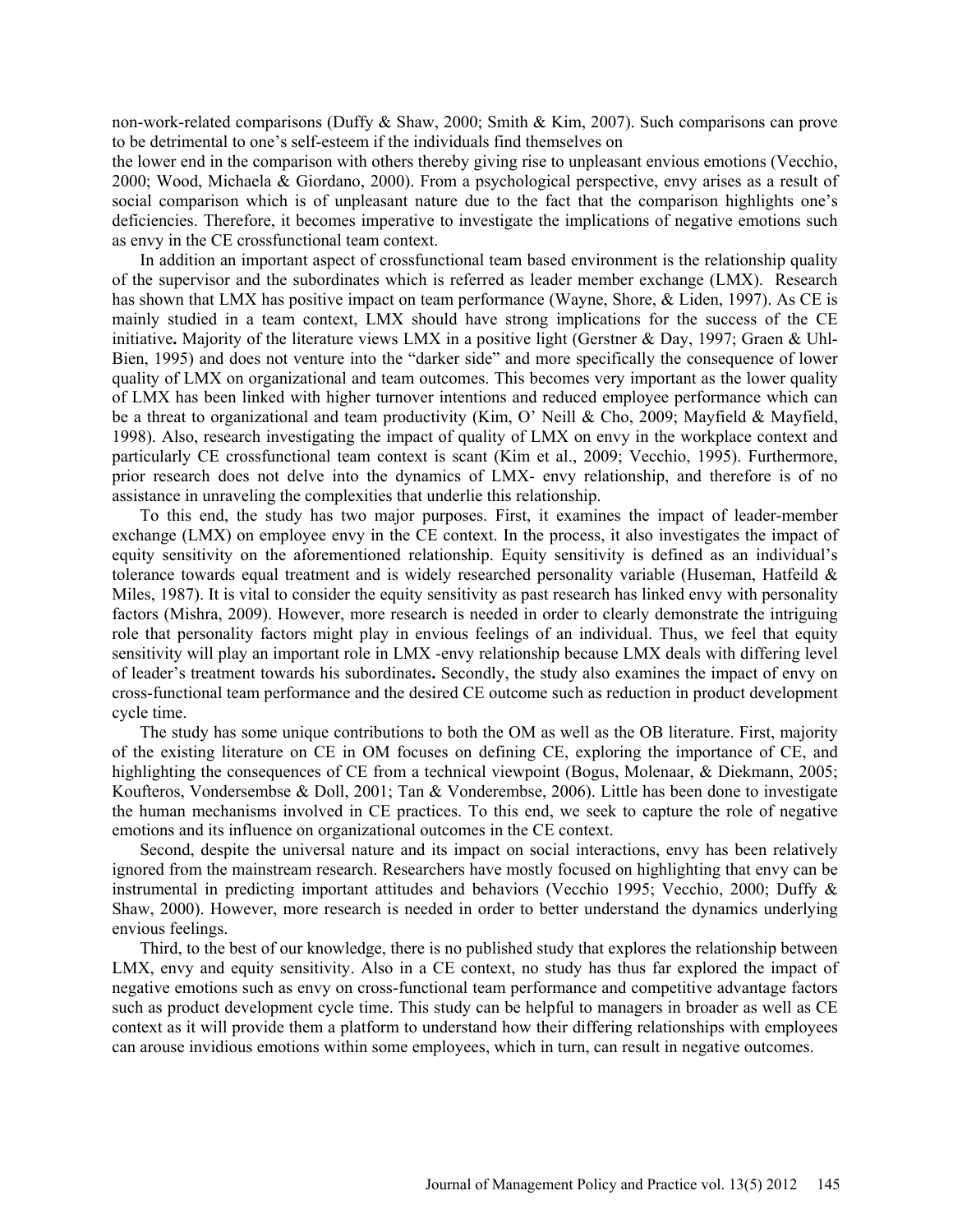#### **LITERATURE REVIEW**

#### **Leader-Member Exchange**

Leader-member exchange theory, which was developed as an extension of vertical dyad linkage model, emphasizes the differing levels of relationship that form between leaders and their subordinates (Dansereau, Grean & Haga, 1975). The LMX deals with the degree to which leader and subordinate exchange resources and support beyond what is expected based on the formal contracts. LMX quality has been found to play an important role on employee performance (Gertsner & Day, 1997) and other outcomes such as employee attitudes (Dansereau et al., 1975). However, substantially less attention has been paid to impact of LMX on employee emotions such as envy (Kim et al., 2009). Also, as CE mainly deals with the use of work teams, LMX and employee emotions may have important implications in the CE context.

#### **Envy**

Envy is defined as "an unpleasant and often painful blend of feelings characterized by inferiority, hostility, and resentment caused by a comparison with a person or group of people who possess something we desire" (Smith & Kim, 2007, p. 49). It is generally considered a socially undesirable emotion and has been commonly experienced by most of the people regardless of their culture (Smith & Kim, 2007). From a psychological perspective, envy arises as a result of social comparison which is of unpleasant nature due to the fact that the comparison highlights one's deficiencies. It is commonly considered to be detrimental to the self-esteem. People feel envy when they notice an advantage being enjoyed by another individual (Smith & Kim, 2007). This advantage often gives rise to envy due to three main reasons. First, the individual is perceived to be similar in all aspects except for the advantage*.* Second, the advantage is related to a domain of high self-relevance. Third, the advantage seems to be beyond attainment by the individual. This coming together of similarity, high self-relevance, and low control creates a set of likely cognitive emotional appraisals and reactions which produce a blend of inferiority, hostility, and resentful feelings that is often given the label of envy (Smith & Kim, 2007). Given the fact that work scenario within the CE environment is characterized by highly interdependent cross-functional work teams, envy will have a strong potential to impact the CE outcomes.

#### **Equity Sensitivity**

Equity theory emphasizes that individuals evaluate their efforts and subsequent outcomes against the efforts and subsequent outcomes of their peers (Adams, 1965). When perceived in context of a CE crossfunctional team setting, this theory suggests that employees compare their efforts and outcomes against their team members to find out whether they are being treated fairly. According to the equity theory, if the employees find inequity i.e. either they are being under rewarded or over rewarded, they will be motivated to restore equity (Adams, 1965). Based on the equity theory, Huseman et al. (1987) suggested that individuals are different in terms of their preferences for equity and coined this individual difference as 'Equity sensitivity'.

#### **Cross-Functional Team Performance**

CE practices, which include process and product development, involve the formation and utilization of cross-functional teams (Celtek & Kaynak, 1999; Harrell, Emanuel & Kroll., 1995; Swink & Sandwig, 1996, 1998; Wilson & Grey-Taylor, 1995). Cross-functional teams involve the integration of members from different functional backgrounds such as engineering, manufacturing, marketing, accounting and logistics. The benefits of cross-functional teams include a significant reduction in the development cycle time, product life cycle cost and engineering changes (U. Kumar, Fantazy, V. Kumar & Boyle, 2006). As companies focus on achieving high quality, fast product innovation and improved customer satisfaction, team performance becomes critical to realizing the above mentioned goals (Banker, Field, Schroeder & Sinha, 1996). Cross-functional team performance is operationalized in terms of degree to which goals set by the team are attained, the quality of the overall project, and the overall efficiency with which the team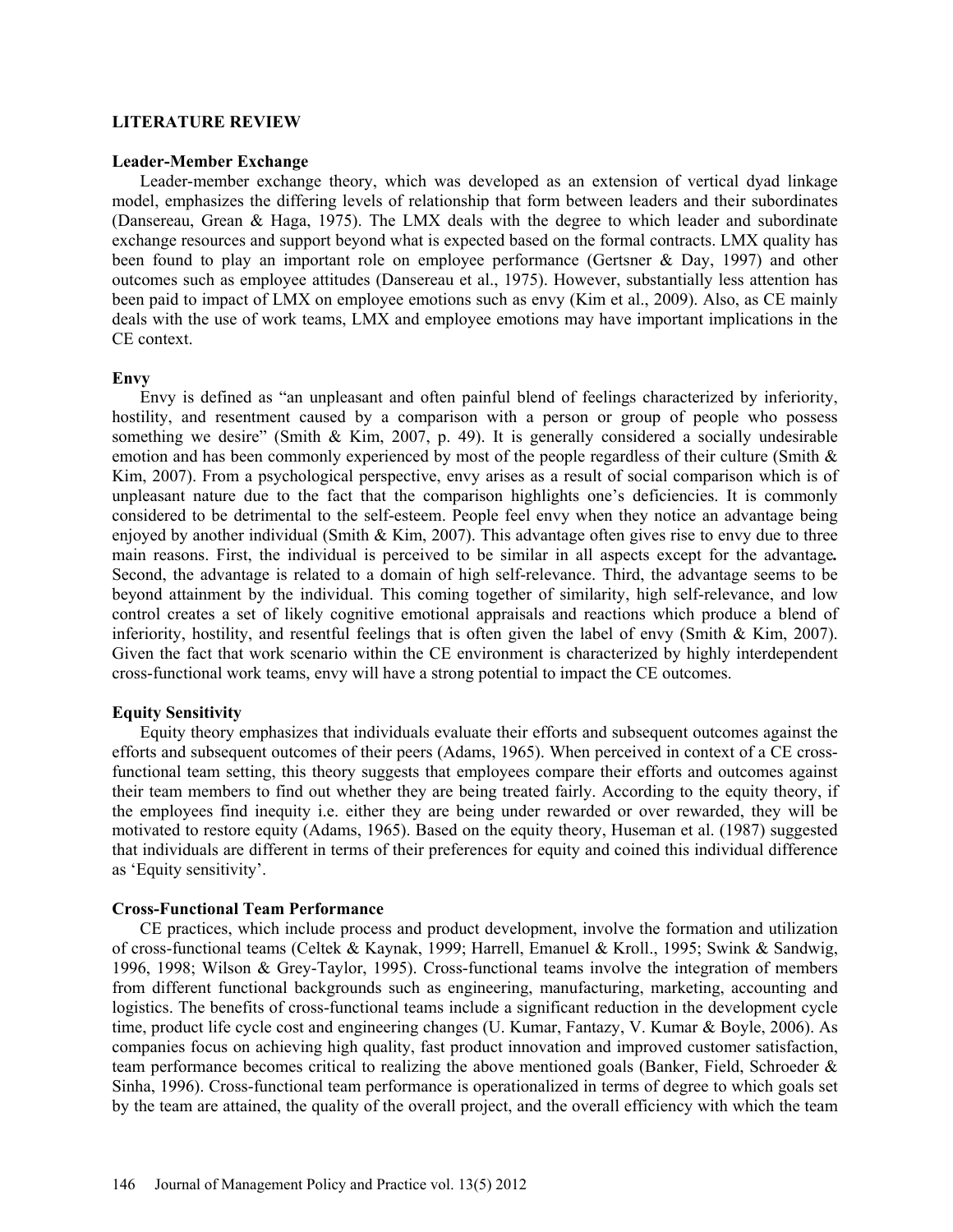conducts operations (Sethi, 2000; Sethi & Nicholson, 2001; Sethi, Smith & Park, 2001).

# **Product Development Cycle Time**

Product development cycle time becomes extremely important as organization strives to launch product early in the market. It represents the average time taken by an organization to develop variety of products (Arditti & Levy, 1980; Brockhoff, 1967; Cohen, Eliashberg & Ho, 1996; Harter, Krishnan & Slaughter, 2000). If the product is launched early in the market as compared to other competitors, the firm has an advantage to learn from customer responses (Brown & Lattin, 1994). Other benefits identified

| <b>Research model</b>     | <b>Description of construct</b> | <b>Vital Studies</b>          |
|---------------------------|---------------------------------|-------------------------------|
| constructs                |                                 |                               |
| Leader member             | Quality of exchange             | Dansereau, Graen, & Haga,     |
| Exchange                  | relationship between            | 1975; Gerstner & Day,         |
|                           | leader and its                  | 1997; Liden, Sparrow &        |
|                           | Subordinates                    | Wayne, 1997; McClane, 1991;   |
|                           |                                 | Scandura,                     |
| Envy                      | A negative emotion felt         | Vecchio 1995; Vecchio         |
|                           | when a person lacks             | 2000; Parrott & Smith,        |
|                           | another's superior              | 1993; Smith & Kim, 2007.      |
|                           | quality, achievement, or        |                               |
|                           | possession and either           |                               |
|                           | desires it or wishes that       |                               |
| <b>Equity Sensitivity</b> | The individuals are             | Huseman et al. 1987; Kickul & |
|                           | different in terms of their     | Lester, 2001; King,           |
|                           | preferences for equity.         | Miles & Day, 1993             |
|                           | This individual difference is   |                               |
|                           | referred as 'Equity             |                               |
|                           | sensitivity'.                   |                               |
| Cross functional team     | Deals with performance          | Ancona, 1990; Ancona &        |
| performance               | issues of teams such as         | Caldwell, 1993; Banker,       |
|                           | cost savings, exceeding         | Field, Schroeder & Sinha,     |
|                           | customer expectation,           | 1996; Early & Mosakowski,     |
|                           | quality of work                 | 2000; Hertel, Kondardt &      |
|                           | accomplished and                | Orlikowski, 2004;             |
|                           | meeting time line set in        | Linderman et al. 2003;        |
|                           | projects.                       | Sherman, Souder & Jenssen,    |
|                           |                                 | 2000; Stewart & Barrick,      |
|                           |                                 | 2000; Oertig & Buergi,        |
| New product               | The average time taken          | Arditti & Levy, 1980;         |
| development cycle time    | by an organization to           | Brockhoff, 1967; Cohen et     |
|                           | develop variety of              | al. 1996; Harter, Krishnan &  |
|                           | products.                       | Slaughter, 2000; Itter &      |
|                           |                                 | Larcker, 1997; Lilien &       |
|                           |                                 | Yoon, 1990; Marco, 1993;      |

# **TABLE 1 DESCRIPTION OF DIFFERENT CONSTRUCTS USED IN THE STUDY**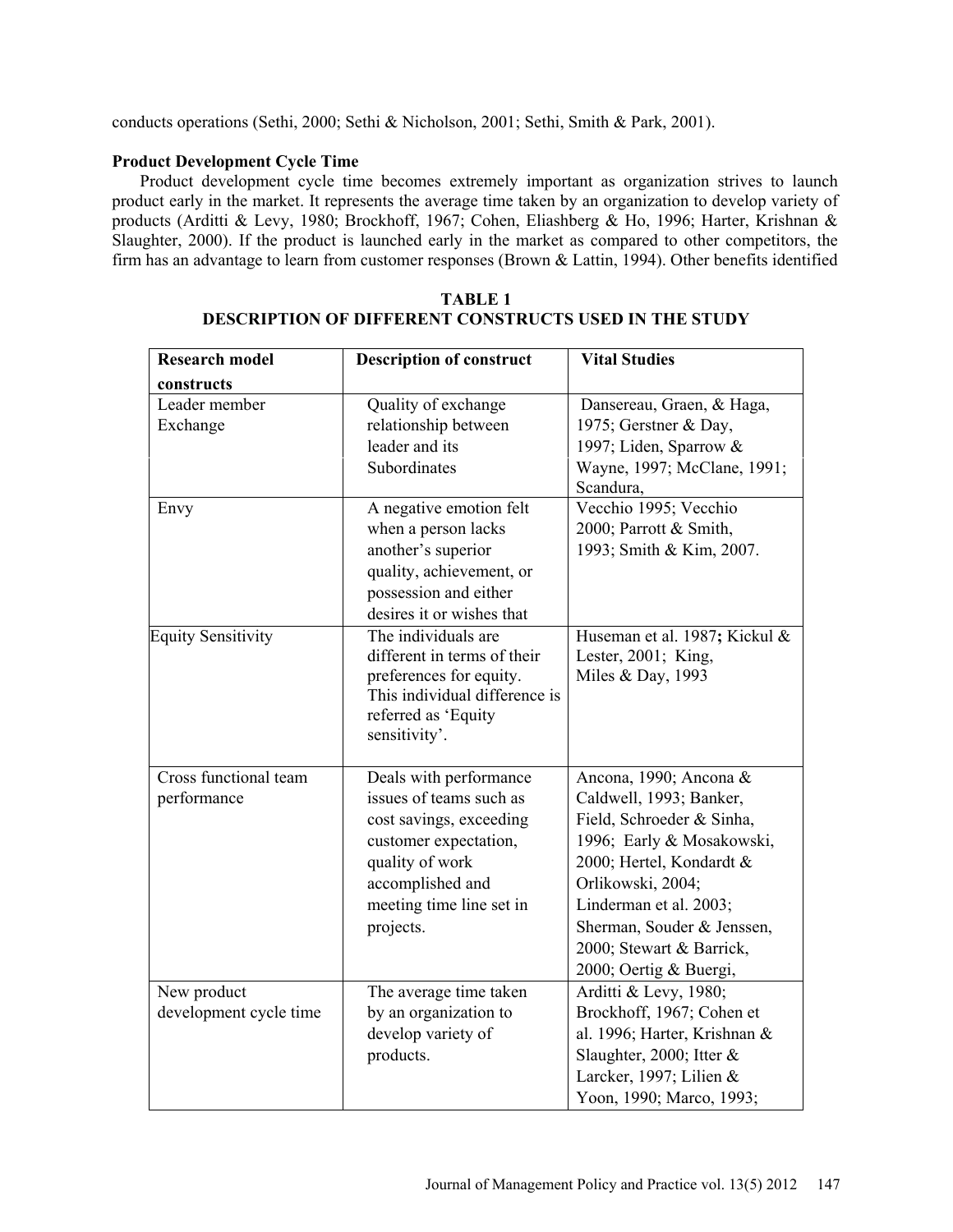in bringing the products quicker to market include extended sales life of the product and increase in market share (Pawar, Menon & Reidel, 1994). Table 1 highlights the description of variables used in the study.

# **THE INTEGRATED FRAMEWORK AND THE PROPOSITIONS**

For the purpose of developing the relationships, in addition to the operations management literature, organizational behavior literature, social psychology literature, and new product development literature were also considered. This approach was used to provide a detailed analysis of the propositions. The Figure 1 represents the integrated framework and the following subsection explores the relationships between different constructs. In additions, explanations for the relationships are also provided.

**FIGURE 1** 

# **RESEARCH MODEL**  Envy  $\setminus$  / Cross-functional Team Performance



#### **Leader-Member Exchange and Envy**

In a CE context and particularly in a cross-functional team setting the interactions between leaders and followers is extremely important. LMX is defined as the quality of exchange relationship between a subordinate and his or her immediate supervisor. LMX emphasizes that leadership effectiveness cannot be understood without examining how supervisors and employees influence each other over time (Danseareau, Grean & Haga, 1975). It is based on the premise that a supervisor has different type of working relationship with each subordinate within the same workgroup (Gerstner & Day, 1997). With some of the subordinates, leaders develop high quality LMX relationships in which reciprocal exchanges go beyond that is formally required in the organization, whereas with the other subordinates they share low quality LMX relationships which are limited in executing the tasks required by the formal contracts (Liden & Graen, 1980). High quality LMX is characterized by higher levels of trust, liking, commitment and respect (Grean & Uhl-Bien, 1995).

Empirical research has demonstrated that high quality LMX relationship fosters employee attitudes and behaviors, which are beneficial to leaders and organizations such as organizational citizenship behaviors (Deluga, 1994; Setton, Bennett & Liden, 1996; Wayne, Shore & Liden, 1997) higher performance and organizational commitment (Dienesch & Liden, 1986; Wayne, Shore, Bommer & Tetrick, 2002). In addition, subordinates having high LMX relationships are more likely than those in lower LMX relationships to receive challenging task assignments, training opportunities, resources, information and support (Liden, Wayne & Sparrowe, 2000; Scandura, Graen & Novak, 1986). Subordinates with high quality LMX relationships may actually perform better because of the added support, feedback, resources and opportunities provided to them (Feldman, 1986). Also, leniency bias appears to inflate performance ratings for employees with higher quality LMX relationships. However, in low quality LMX relationships, leaders rate members strictly according to established performance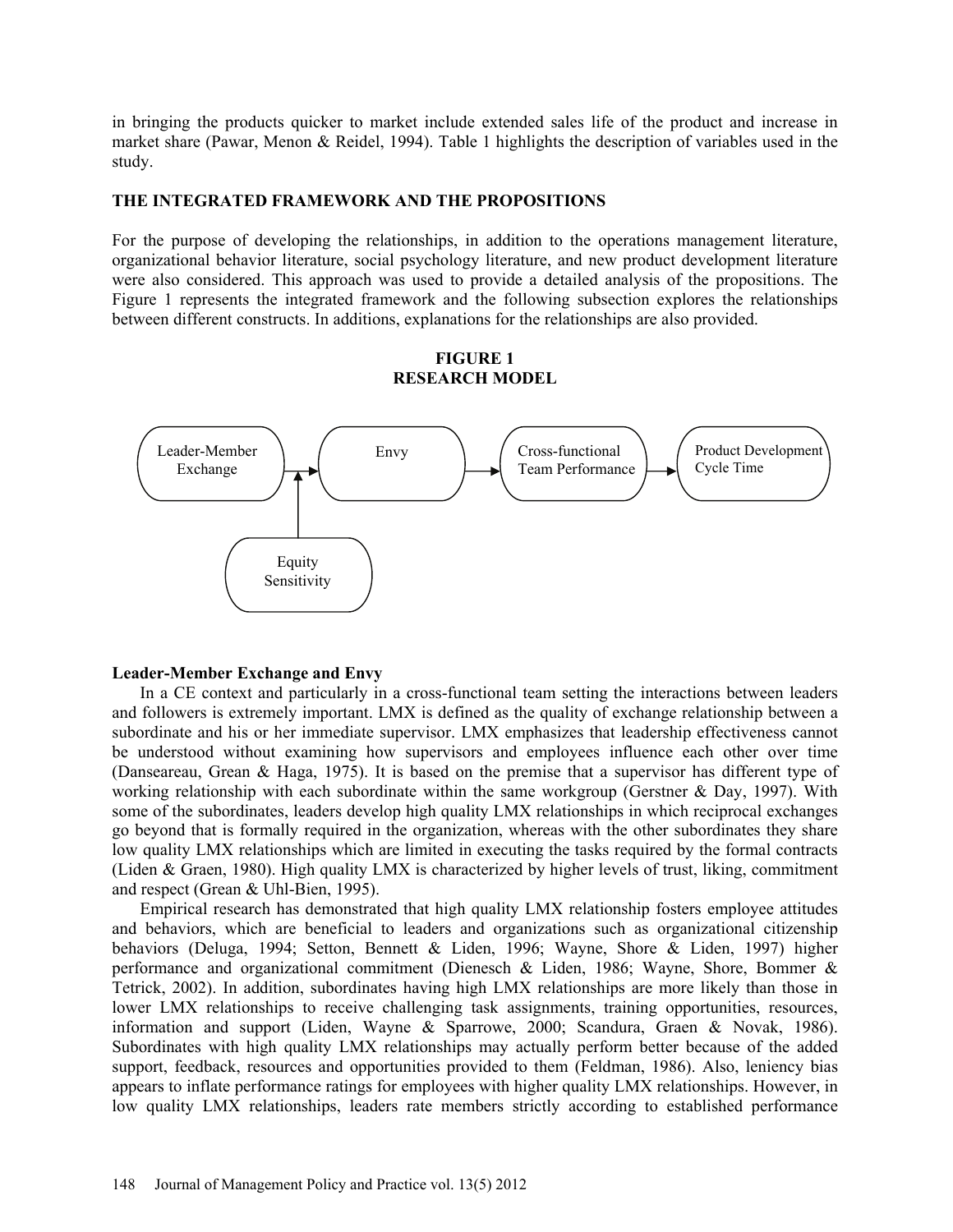standards (Duarte, Goodson & Klich, 1994; Heneman, Greenberger & Anonyuo, 1989). Given the fact that in most of the organizations, promotions and rewards are performance based; each employee within the same workgroup can realize which employees are receiving advantages because of supervisor's affinity towards them (high LMX). By comparing what they receive and what others receive, feelings of envy may arise. In addition, as a primary source of critical aspects regarding work, LMX can become a basis for comparison among each employee within the workgroup (Kim et al, 2009). When employees perceive that their relationship with the leader is worse (low LMX) as compared to their peers (high LMX), it will disturb their sense of balance (Heider, 1958), which ultimately will give rise to envious feelings. Cohen and Charash (2000) described following as an important condition of envy in a job promotion situation: 'When a person X notices that a similar other, person Y, gets promotion, which is important for a person  $X$  in such a way that  $X$  wants it but does not have,  $X$  is likely to experience envy' (Cohen & Charash, 2000; p 2). Thus, we propose

*Proposition 1: In a cross-functional team setting, the quality of LMX will be negatively related to the employee envy.* 

# **Moderating Role of Equity Sensitivity**

Equity sensitivity has an important role to play in the relationship between LMX and employee envy. As mentioned previously, equity sensitivity is the difference in individuals towards their preference for equity (Huseman et al., 1987). The term equity sensitivity is characterized along a continuum according to the outcome-input ratios. At one extreme of the continuum, there are benevolent individuals who prefer their outcome/ input ratio to be less than that of their peers, while on the other end of continuum, there are entitled individuals who prefer their outcome/input ratio to exceed the ratio of comparison others. In the middle end of the continuum are the equity sensitive individuals who prefer their outcome/input ratio to be equal to the ratio of their peers.

More recently, researchers have stressed that individuals differ in their tolerance for inequity rather than in their preference for inequity (King, Miles & Day, 1993). Various studies have utilized equity sensitivity as a moderator variable. For instance, Huseman et al. (1987) suggested that equity sensitivity moderates the relationship between perceived equity and attitudinal and behavioral outcomes. They stressed that lower equity sensitive individuals (Entitleds) would be more sensitive to unfair resource allocations because of their low tolerance for under reward. On the contrary, higher equity sensitive individuals (Benevolents) would be less sensitive to unfair reward allocations due to their greater tolerance for under reward (King et al., 1993).

O'Neil and Mone (1998) demonstrated that equity sensitivity had a moderating effect on the relationship of self efficacy with job satisfaction and intent to leave. Higher equity sensitive individuals were found to experience similar lower levels of job satisfaction and similar higher intent to leave regardless of their self efficacy. Also, Kickul and Lester (2001) explored the moderating role of equity sensitivity on the relationship between psychological contract breach and employee attitudes and behaviors. More specifically, they demonstrated the moderating effect of equity sensitivity on the relationship between psychological contract breach and job satisfaction. Taken together, all of these studies suggest that equity sensitivity is found to be a crucial factor in determining the strength of relationship between variables which deal with fairness of outcomes allocations. Thus, individuals who own an ethical predisposition of equity sensitivity are likely to be more concerned with the fairness of outcome allocations. These outcomes allocations can also be perceived as a result of exchange relationship between the leader and the subordinate. Previous research suggests that higher LMX is related to rewards such as receiving more resources to perform the task, higher performance rating, better training opportunities, information and support (Liden, Wayne & Sparrow, 2000). In a cross-functional team setting, if the employee is on the entitled end (lower equity sensitivity) of the continuum, he is will be more distressed due to the unequal treatment by the leader as compared to the team member who is on the benevolent end (higher equity sensitivity) which might affect his emotions strongly. Therefore, lower equity sensitive individuals are more likely to develop envious feelings against their peers who share a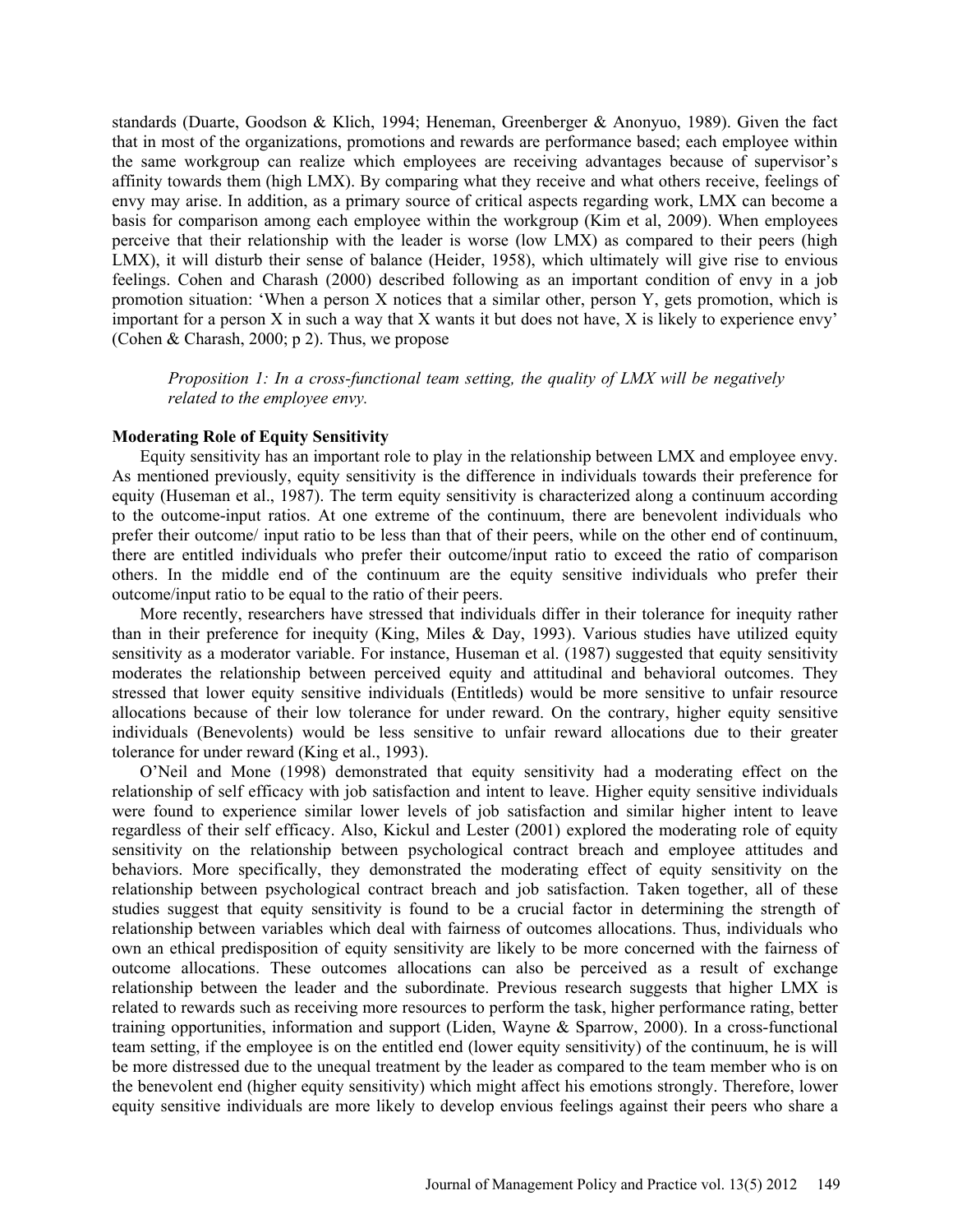better rapport with the leader, as compared to higher equity sensitive individuals. Consistent with this line of reasoning, we propose:

*Proposition 2: In a cross-functional team setting, the effect of LMX on employee envy*  will be moderated by equity sensitivity such that effects will be stronger and more *negative for individual with lower equity sensitivity (entitled) than for the individual with higher equity sensitivity (benevolent).* 

#### **Envy and Cross-Functional Team Performance**

Envious feelings among team members can have strong implications towards the team performance. Experience of envy pertains to the feelings in which one's weaknesses or flaws dominate an individual's psychology. This often leads to low self esteem, anxiety, hostility, depression, and reduced self efficacy (Duffy & Shaw, 2000). Moreover, research has shown that feelings of depression and reduced self efficacy hamper with one's ability to perform well (Andrews & Wilding, 2004; Paton, 2009). Thus, we believe that the degree to which envious feeling intrude the ability to perform; increase in envy will be associated with reduction in team performance. This leads to the following

*Proposition 3: Envy within the cross- functional team will be negatively related to crossfunctional team performance.* 

# **Cross-Functional Team Performance and Product Development Cycle Time**

Organizations today are implementing techniques for integration of process, and product design. It has been mentioned that faster new product development can have significant effect on economic rewards. Introduction of product early to market helps company extend the product life cycle, develop and manufacture cost advantages and set premium pricing (Karagozoglu & Brown, 1993). Crossfunctional team performance has been shown to be one of the enablers of product development cycle time (Denison, Hart & Kahn, 1996; Ittner & Larcker, 1997). The performance of the cross-functional team is found important to analyze different problems arising during product development cycle. Different individuals possessing expert knowledge in different fields share information and improve the efficiency of the design process (Brown & Eisenhardt, 1995; Clark & Fujimoto, 1989). Increase in cross-functional team performance is associated with reduction in product development cycle time (Denison et al.ww, 1996; Ittner & Larcker, 1997). This efficiency is achieved as members of the cross-functional team bring different perspectives from their own area of expertise (Denison et al., 1996). It helps to minimize the design errors and other bottlenecks associated with the new product development; and speeds up the decisions, which eventually improves the overall efficiency of the product development cycle (Blackburn, 1991). However, the cross-functional team performance has found to be deteriorated due to negative emotions such as interpersonal envy among the team members (Duffy  $\&$  Shaw, 2000; Smith  $\&$ Kim, 2007). This will minimize the efficiency of the product development cycle and increase the overall product development cycle time. Thus, it is imperative that increase in cross-functional team performance is associated with reduction in the product development cycle time whereas decrease in cross-functional team performance is associated with increase in product development cycle time. This leads to

*Proposition 4: Decrease in cross -functional team performance will result in increased product development cycle time.* 

### **DISCUSSION AND IMPLICATIONS**

CE research is at crossroads. The motivation to carry out this study was due to the fact that even though organizations implement CE, there has been evidence of lack of desired results. Furthermore, as pointed out by Swink (1998) the implementation of CE practices is always replete with issues. Time and again researchers have highlighted the importance of human issues in the CE context (Mittal & Morse,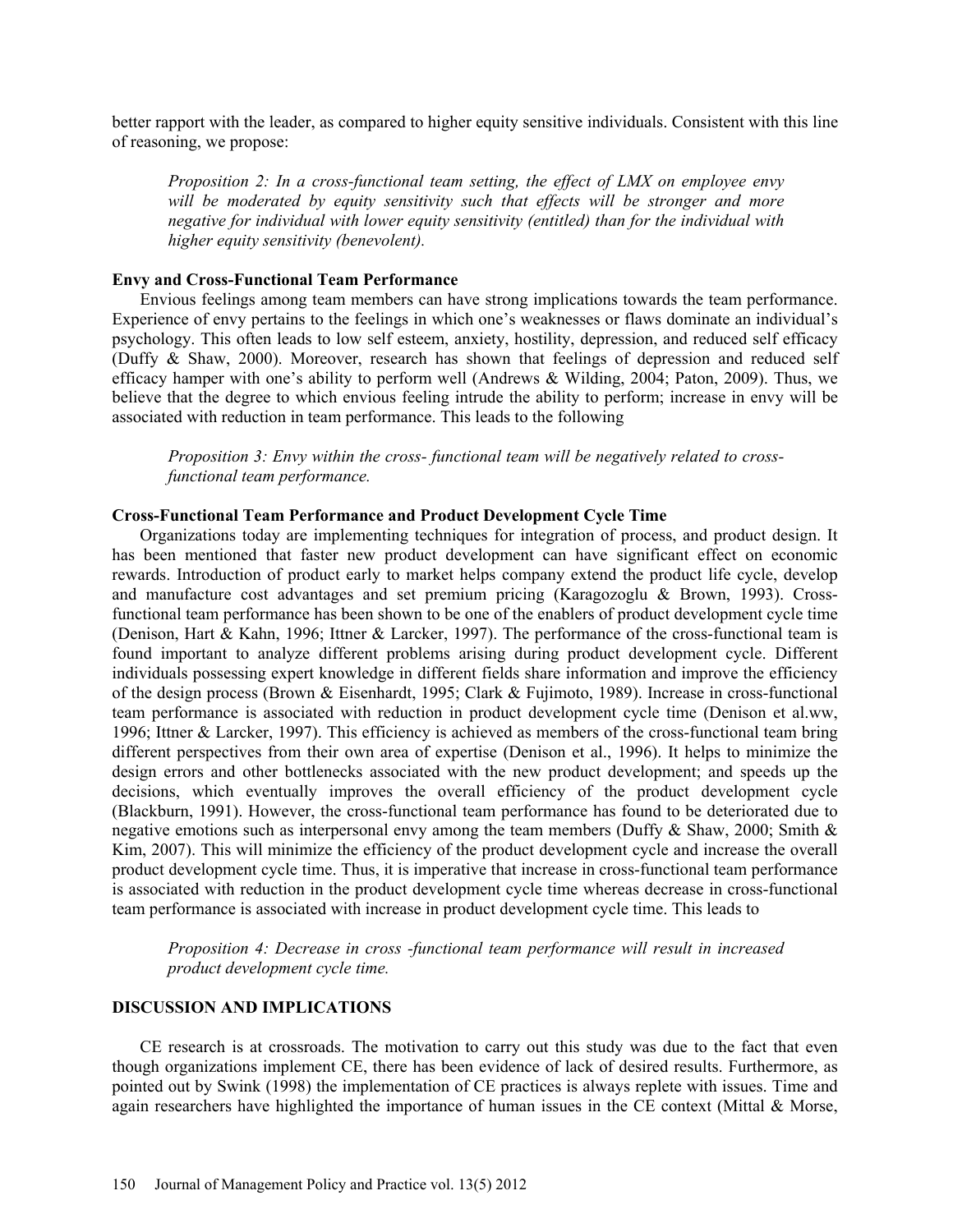1992; Tayyari, 1992). More specifically, the research in the CE stream faces a challenge in terms of effectively identifying factors that are crucial for the functioning of CE teams.

The heart of CE is integration of all functions in product development stage (Lettice, Smart & Evans, 1995). Teams play a significant role in achieving the integration (Lettice et al., 1995). Considering the fact that CE involves investment in human expertise at all stages of the process, it becomes important to systematically investigate issues related to cooperation of team members. Personality factors, emotions, and supervisor-subordinate relationships are human issues crucial to any work scenario. Simultaneous consideration of LMX, envy, cross-functional team performance and product development cycle time in the CE context has somehow eluded the researchers. The present study can be viewed as an initial step in this direction. Human issues become especially important in a CE work setting because cross-functional teams are formed which differ from traditional teams in the following manner (Filipczak, 1996). During CE projects, individuals from diverse backgrounds work in association for long periods, sometimes ranging from months to years (Filipczak, 1996). Managers need to understand that in such cases providing a short teambuilding class is not the final solution. The understanding of underlying key mechanisms facilitating CE is critical.

To this end, current study is specifically designed to provide managers with an overarching framework for understanding the underlying mechanisms and particularly the impact of negative emotions such as envy. The study would enable managers to further understand some of the factors involved in a successful CE implementation. The importance of investigating potential linkages in the CE context is particularly relevant because it has direct impact on firm's financial capabilities (Koufteros et al., 2001).

From a human issue standpoint, we expect our study to emphasize that the quality of supervisorsubordinate relationship within a cross-functional team setting is related to employee emotions. Much of management and particularly OB research in the past has highlighted the positive side of LMX demonstrating that it has been related with increased job satisfaction, organizational commitment, organizational citizenship behaviors, employee performance, and lower turnover intentions (Gerstner & Day, 1997; Graen & Uhl- Bien, 1995). There has been paucity of research which focuses on LMX particularly in the context of an employee emotion (Kacmar, Zivnuska & White, 2007; Kim et al., 2009). Our study sheds more light on the view that LMX is an important factor in the arousal of invidious emotions within employees. Specifically, our study highlights that lower equity sensitivity can strengthen the relationship between LMX and envy. One of our contributions is in an attempt to examine the crucial role that equity sensitivity plays in the relationship between LMX and envy.

Since research has shown that envious feelings are likely to be nurtured when employees work in groups (Duffy & Shaw, 2000; Vecchio, 1995), work scenarios within cross-functional team settings serve as an ideal platform to give rise to such feelings. For instance as a part of their work, employees interact with each other frequently while regulating their emotions. Due to such demands, employees are likely to feel emotional exhaustion and burnout (Kim, 2008). Therefore, supervisor should strive to keep a regular watch on employee emotions by giving them personal guidance and counseling. Second, supervisors should design impartial and objective systems when assigning jobs, duties and responsibilities. The reasons behind why one gets some resources while others do not, should be clearly underscored by supervisors so that differences are understood by every employee, which in turn, will obviate or curb the arousal of invidious emotions. Third, supervisor should provide necessary training for employees which should convey the message that each employee is unique and valued. This should inhibit the envious feelings resulting from comparisons with others (Bedeain, 1995). Finally, informal meeting and social activities between supervisors and their subordinates should be promoted within the organizations (Kim et al, 2009). This will improve their relationship quality, which in turn, would reduce the likelihood of arousal of envious feelings.

Managers would be advised to develop strategies to promote positive emotions of individuals, allow people to develop feeling of connectedness and remove the fear of reprisal. Support to this can be found in psychology literature. For instance, a view from the regulatory theory in psychology mentions that individuals condition their emotional responses depending on the situation. There are basically two types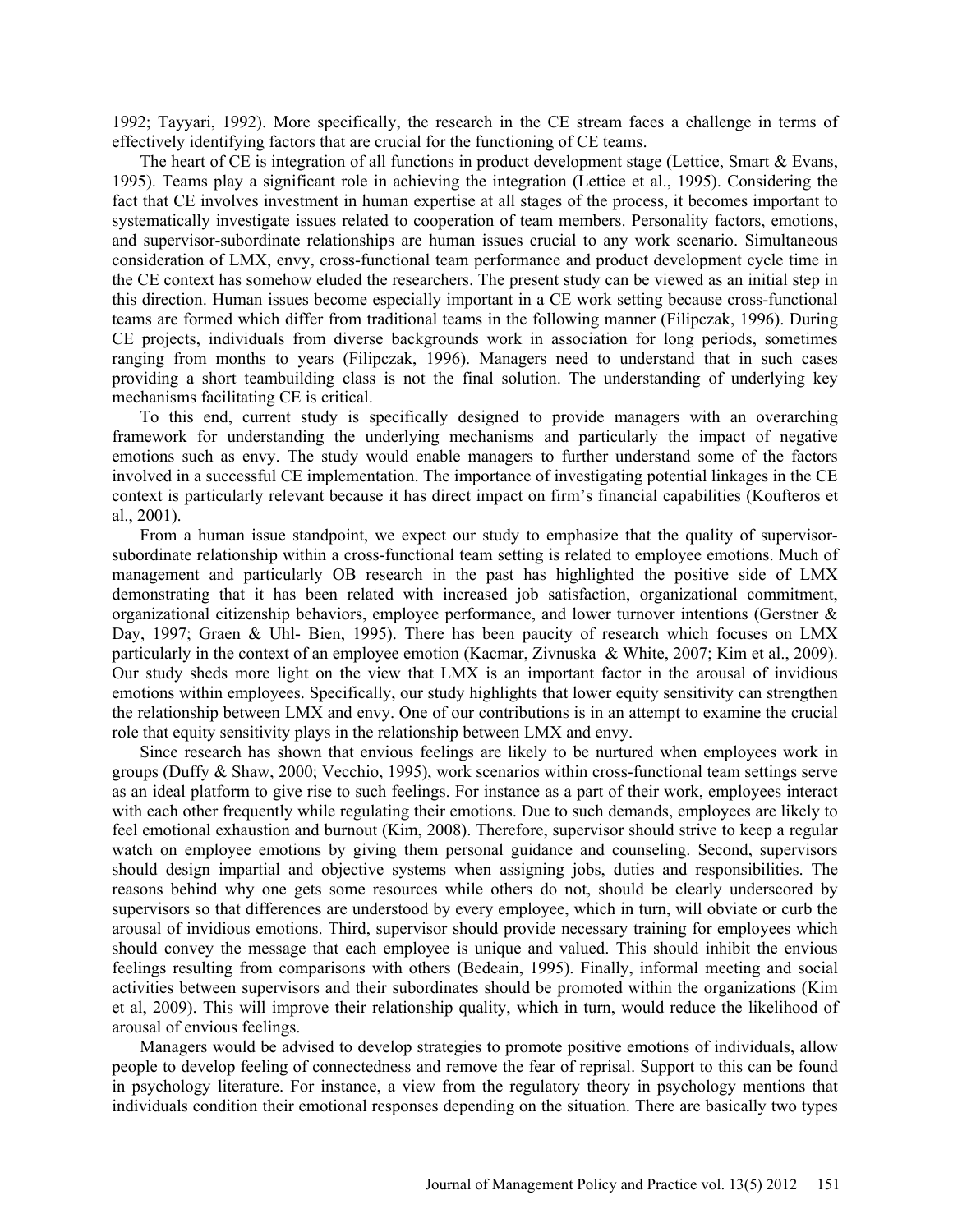of forces: promotion regulatory forces and prevention regulatory forces (Brockner & Higgins, 2001). In promotion of regulatory forces the individual would try to promote positive emotions aligned with the goal of the organization (Brockner & Higgins, 2001). In addition, in the prevention regulatory forces, the individual would try to avoid any contradictory goals. Managers should specifically try to create an atmosphere, which encourages both the promotion and prevention regulatory forces. This is critical not only in the CE context, but also in a broader organizational context as goals of individual and that of organizations should match. One of the ways to create such an atmosphere is by providing positive feedback. It has been established that providing positive feedback about the self regulatory process to people would likely culminate into positive emotions (Brockner & Higgins, 2001).

The proposition that envy would negatively impact cross-functional team performance in a CE context provides interesting implications for managers. Care should be taken to select an employee for a CE project. It is imperative that managers employ individuals who work productively despite facing envy evoking situations. Particularly the hiring practices in a cross-functional team environment can involve providing personality measures test and selection of employees high in empathy towards others. Also emphasis should be given to staffing and selection of an employee who provides a good mix of experience and creativity to the product development teams. Thus, the proposition would further support the view commonly expressed in literature that effective management of human capital is critical for obtaining improved team performance and competitive advantage (Pfeffer, 1994; Reich, 1991).

Product life cycle has been identified as a basic fuel for industries (Brockhoff, 1967; Harrell & Taylor, 1981). Reduction of cycle time is one of the criterions along with others such as higher quality, lower cost to assess process improvement (Harter, Krishnan & Slaughter, 2000). The proposition on the linkage between cross-functional team performance and product development cycle time will further strengthen the view that cross-functional teams and their performance is critical to the reduction in product development cycle time. Thus, it is recommended that managers should not focus solely on reduction in product development cycle time from a technical standpoint. Instead such efforts should be coordinated with practices such as managing employee emotions to further receive benefits in terms of increased cross-functional team performance which will further lead to reduction in product development cycle time.

# **CONCLUSION, LIMITATIONS AND FUTURE RESEARCH**

In conclusion, today when most of the organizations are indulging in CE, it is believed that the success of CE depends on understanding a variety of mechanisms and their potential impact on important outcomes. Thus, it is important for managers to understand the effects of all these interrelated factors in the CE context. As pointed before, no study has simultaneously considered the interactions among the LMX, envy, cross-functional team performance, and product development cycle time in a unified context. In this study, we have highlighted LMX as an important antecedent of employee envy. Precisely, we concluded that low quality LMX can cause envious feelings among employees. In addition, we also have concluded that relationship of LMX and employee envy will become stronger with higher levels of equity sensitivity. Furthermore, we also argue that envy which results from a lower quality LMX will negatively impact cross-functional team performance. This deteriorated cross-functional team performance will increase product development cycle time. This study contributes to both the OM and OB streams of research. From an OM standpoint, this study supports the view that in addition to the technical problems, CE issues should also be investigated with the behavioral underpinnings (Lindermann, Schroeder & Choo, 2006). Moreover, OM scholars have called for incorporating human behaviors and emotions to provide better insights to OM concepts and practices (Boudreau, Hopp, McClain & Thomas, 2003; Schultz, Juran, Boudreau, McClain & Thomas, 1998). Our paper is an effort in this direction.

Second, we have extended the literature on envy in an OB context as most of the research on envy exists in anthropological and sociological literature. Also, we have added to equity sensitivity literature by establishing it as an important moderator between LMX and employee envy.

Despite the findings there are some major limitations which need to be emphasized. First, one of the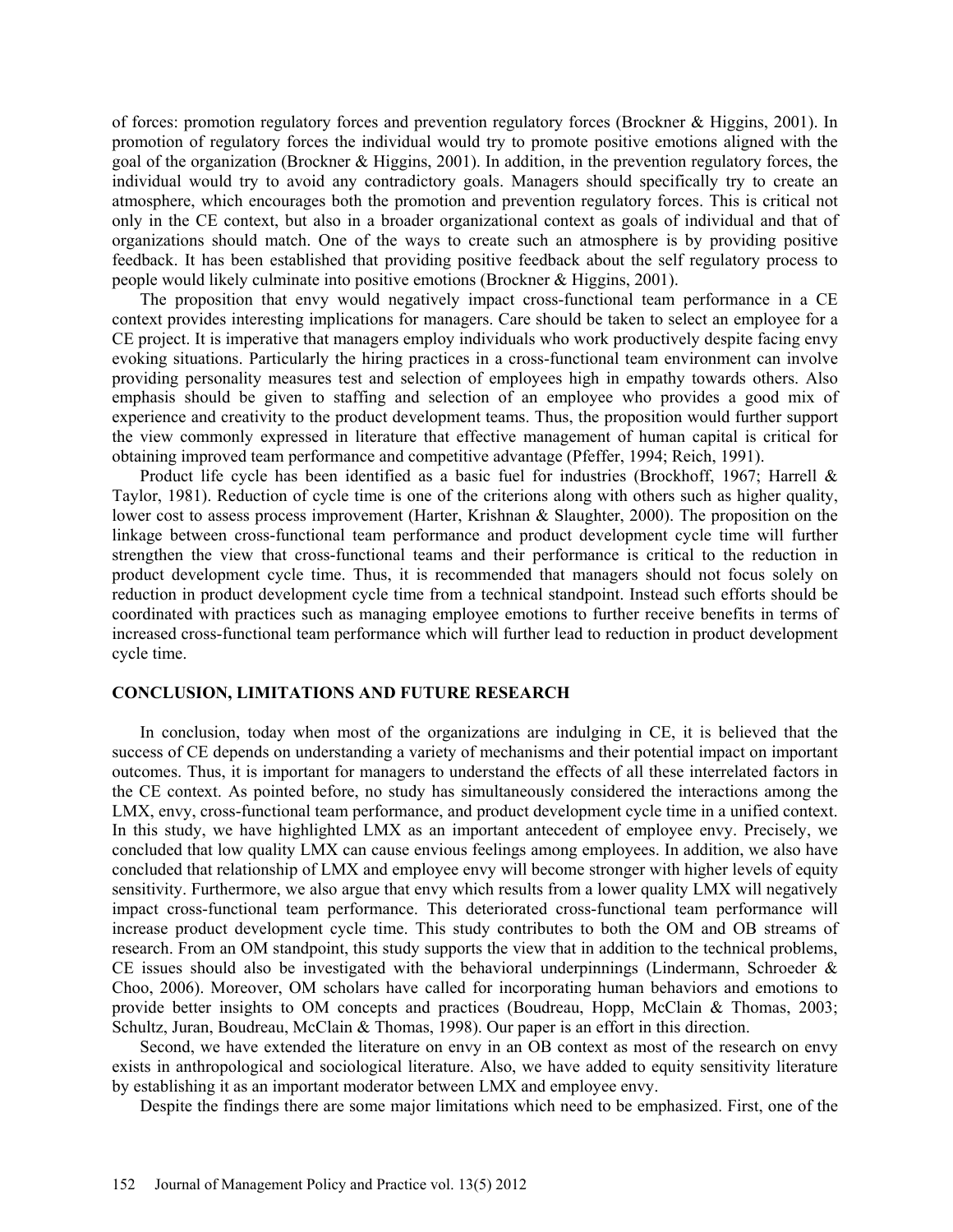major limitations of the study is the conceptual nature. Second, by no means our model can be considered comprehensive. There can be other variables such as competitive reward system (Dunn & Schewitzer, 2004), various personality traits (Smith, Parrott, Diener, Hoyle & Kim, 1999), organizational perks which could act as antecedents of employee envy and can be considered in context of the framework. Third, research model presented in our study does not necessarily imply the causal relationship among variables. An empirical study which employs a longitudinal research design is required to verify the causal relationship. Fourth, the importance of contextual variables such as group cohesion and social loafing in reference to envy- team performance relationship is mentioned in the literature (Duffy & Shaw, 2000), however, these factors were not considered to maintain parsimony of the study (Levine & Moreland, 1990).

The study also provides foundation for some of the interesting avenues for future research. First, we found that low quality LMX can give rise to envious feelings among employees. However, previous research has shown that some people are predisposed for feeling envy (Smith et al, 1999). Therefore, it would be interesting to examine the dispositional envy as a moderator between LMX and envy. Second, the model proposed in this study can be tested in a cross-cultural settings, especially focusing on two culturally distinct countries. For instance, the proposed model can be tested in an individualistic versus collectivistic cultural settings (Hofstede, 1983) and results can be compared. As individualistic cultures emphasize that people place self interests before collective interests while opposite is true for the collectivistic cultures (Hofstede, 1983). It would be worthwhile to examine the impact of highly individualistic emotion such envy in two culturally distinct societies. Third, from an OM standpoint, as pointed out by Linderman et al. (2006) more organizational behavior theories can be used to investigate OM phenomenon. To this end, the interplay of challenging goals, LMX, envy and its impact on crossfunctional teams in a CE context can be investigated. Also, the impact of technology variables such as CAD usage and their moderating effect on the linkage between cross-functional team performance and reduction in product development cycle time can be explored. Also, in a cross-functional team context, the project group composition and project size can also affect team performance and these variables can be considered for future research. We hope that this paper will serve as a foundation to attract the scholars from both OB and OM fields. This will be instrumental to advance the knowledge concerning leadership and employee emotions in the CE context beyond our initial efforts in the current research.

# **REFERENCES**

Adams, S. J. (1965). Inequity in social exchange. In L. Berkowitz (Ed.), *Advances in Experimental Social Psychology* (pp. 267-299). New York: Academic Press.

Andrews, B. & Wildings, J. (2004). The relation of depression and anxiety to life stress and achievement in students. *British Journal of Psychology,* 95, 509-521.

Arditti, F & Levy, H. (1980).A Model of the parallel team strategy in product development. *The American Economic Review,* 70, 1089-1097.

Banker, R. D., Field, J. M., Schroeder, R. G. & Sinha, K. K. (1996). Impact of work teams on manufacturing performance: A longitudinal field study. *Academy of Management Journal,* 39, 867-890.

Bedeian, A. G. (1995). Workplace envy. *Organizational Dynamics,* 23, 49-55.

Blackburn,JD (1991). *New product development: the new time wars*. Homewood (IL): Irvine.

Bogus, S. M., Molenaar, K. R., & Diekmann, J. E. (2005). Concurrent engineering approach to reducing design delivery time. *Journal of Construction Engineering & Management,* 131, 1179-1185.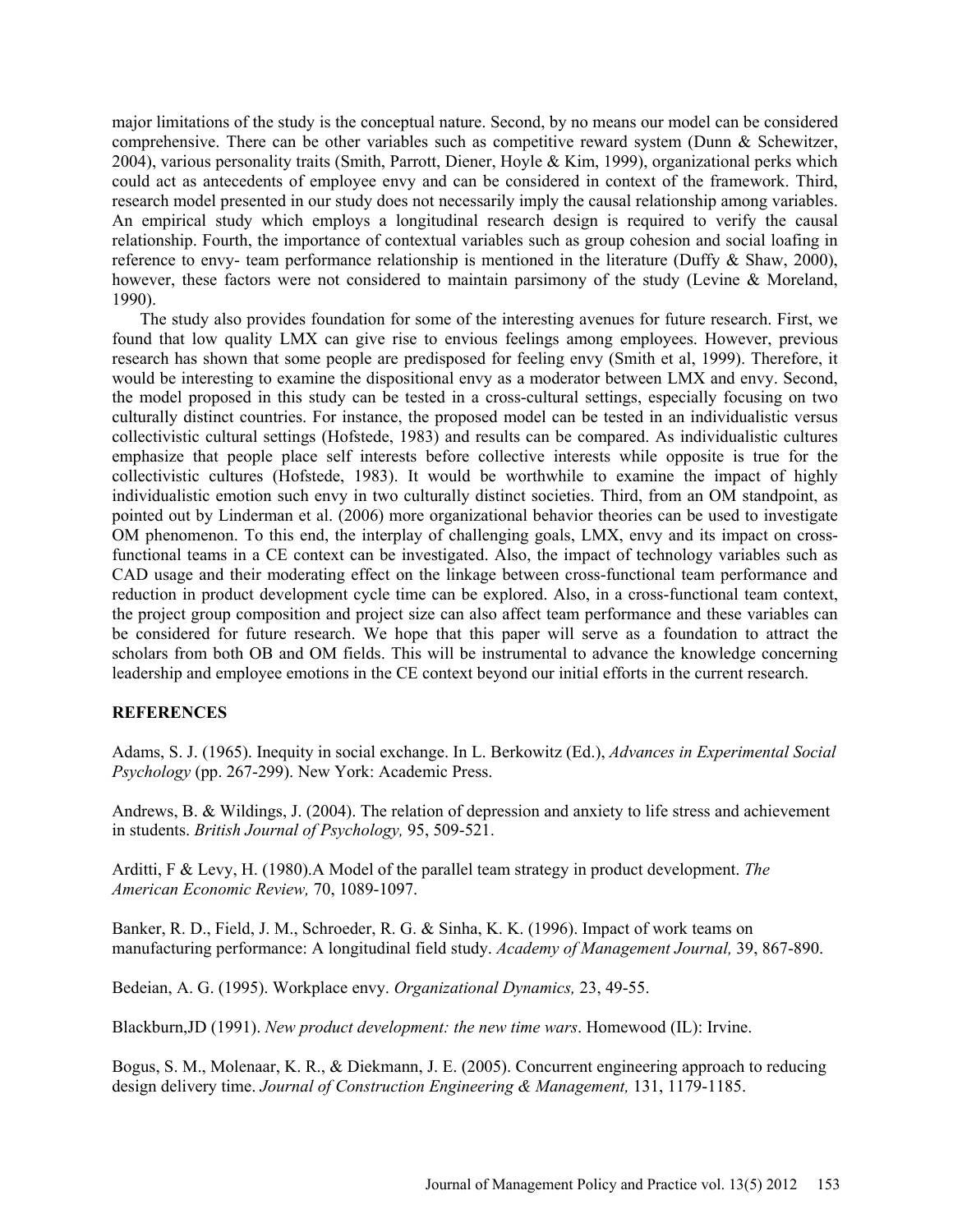Boudreau, J., Hopp, W., McClain,J. O., & Thomas, L. J. (2003). On the interface between operations and human resources management. *Manufacturing and Service Operations Management,* 5, 179–202.

Braha, D., Klein, M., Sayama, H., & Yam,Y. (Ed). (2003). A complex systems perspective on CE [Special Issue]. *CERA Journal*, March.

Brockhoff, K. (1967). A test for the product life cycle. *Econometrica,* 35, 472-484.

Brockner, J., & Higgins, E. T. (2001).Regulatory focus theory: implications for the study of emotions at work. *Organizational Behavior and Human Decision Processes,* 86, 35-66.

Brown, S.L., & Eisenhardt, K.M., 1995. Product development: past research, present findings, and future directions. *Academy of Management Review,* 20, 343-378.

Brown, C. L., & Lattin, J. M . (1994).Investigating the relationship between time in market and pioneering advantage. *Management Science,* 40, 1361-1369.

Celtek, S., & Kaynak, H. (1999). Characteristics of supply chain management: towards the development of a measurement instrument. *Proceedings of the second annual North American research symposium on purchasing and supply management, USA.*

Clark, K.M., & Fujimoto, T. (1989). Lead time in automobile product development: explaining the Japanese advantage. *Journal of Engineering and Technology Management*, 6, 25-28.

Cohen-Charash, Y. (2000). Envy at work: a preliminary examination of antecedents and outcomes. Unpublished doctoral dissertation, University of California, Berkeley.

Cohen, M. A., Eliashberg, J., & Ho, T. H. (1996).New product development: The performance and timeto-market tradeoff. *Management Science,* 42,173-186.

Dansereau, F., Grean, G., & Haga, W. J (1975). A vertical dyad linkage approach to leadership within formal organizations: A longitudinal investigation of the role making process. *Organizational Behavior and Human Performance,* 13, 46-78.

Deluga, R. J., (1994). Supervisor trust building, leader–member exchange and organizational citizenship behavior. *Journal of Occupational and Organizational Psychology,* 67, 315-326.

Denison, D. R., Hart, S. L., & Kahn, J. A. (1996). From chimneys to cross-functional teams: Developing and validating a diagnostic model. *Academy of Management Journal,* 39, 1-19.

Dienesch, R. M., & Liden, R. C. (1986). Leader–member exchange model of leadership: A critique and further development. *Academy of Management Review,* 11, 618–634.

Duarte, N.T., Goodson, J.R., Klich, N.R., 1994. Effect of dyadic quality and duration on performance appraisal. *Academy of Management Journal,* 37, (3), 499-521.

Duffy, M. K., & Shaw, J. D. (2000). The Salieri syndrome: Consequences on envy in groups. *Small Group Research,* 31, 3-23.

Dunn, J. R., & Schweitzer, M. E. (2004). *Too good to be trusted? Relative performance, envy, and trust.*  In R. Weaver (Ed.), *Proceedings of the Sixty-fourth Annual Meeting of the Academy of Management*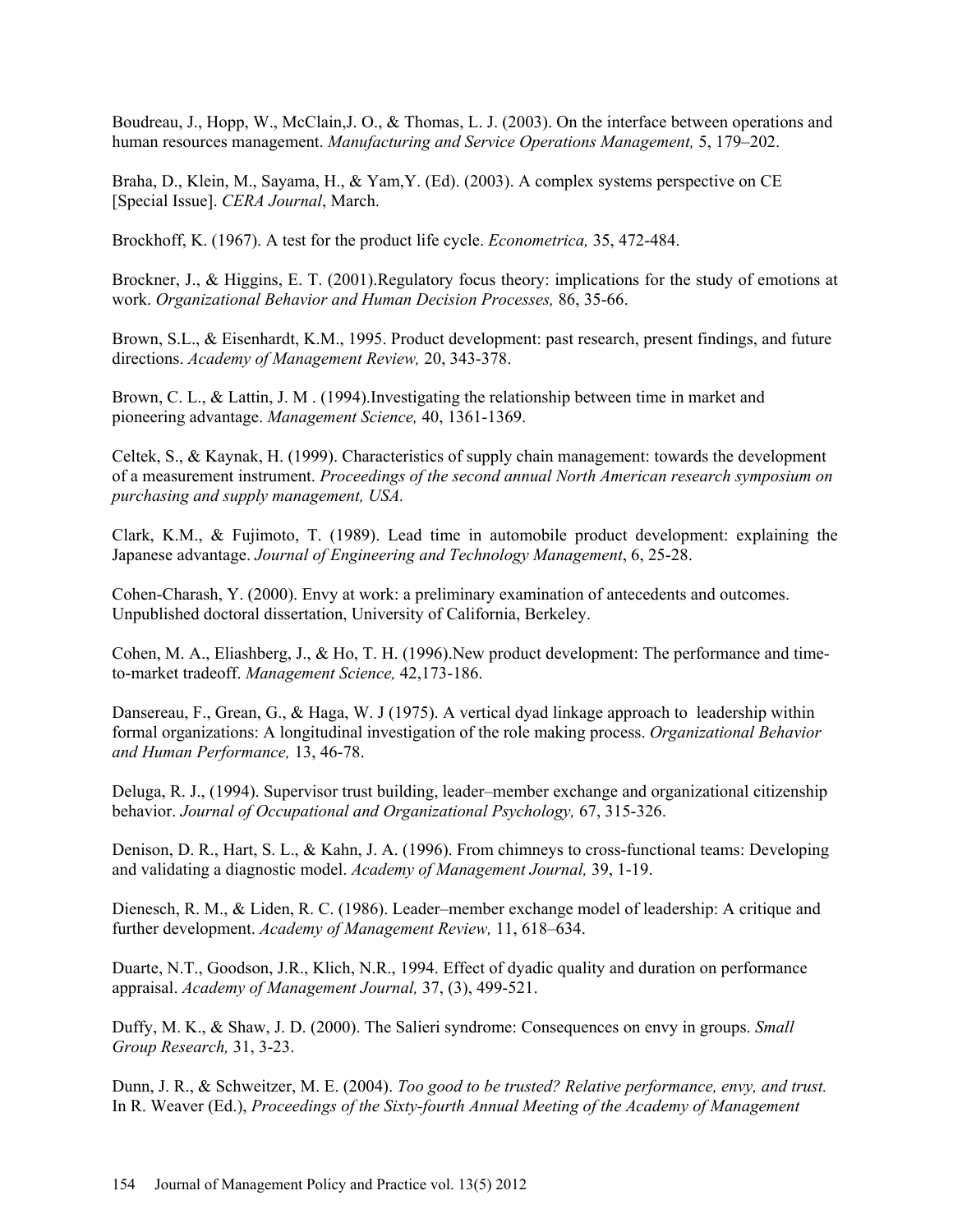*(CD)*, CM, B1-B6. ISSN 1543-8643.

Feldman, J. M. (1986). A note on the statistical correction of halo error. *Journal of Applied Psychology*, 71, 173-176.

Filipczk (2004). The human-resource implications of concurrent engineering*. Management Development Review,* 10, 241-243.

Ford, D.N., & Sterman, J .(2003 ). Overcoming the 90% syndrome: iteration management in concurrent development projects, concurrent engineering: *Research and Applications* 11, 177-186.

Gerstner, C. R. & Day, D. V. (1997). Meta analytic review of leader member exchange theory: Correlates and construct issues. *Journal of Applied Psychology,* 82, 827-844.

Graen, G. B., & Uhl –Bien, M. (1995). Relationship-based approach to leadership: Development of leader-member exchange (LMX) theory of leadership over 25 years, Applying a multi-level multi domain perspective. *The Leadership Quarterly,* 6, 219-247.

Harrel, L., Emanuel, J. T., & Kroll, E. D. (1995). CE: A case study. *International Management*, *Sep/Oct,*  29-32.

Harrell, S. C., & Taylor, E. D. (1981). Modeling the product life cycle for consumer durables. *Journal of Marketing,* 45, 68-75.

Harter, D. E., Krishnan, M. S. & Slaughter, S. A. (2000). Effects of process maturity on quality, cycle time, and effort in software product development. *Management Science,* 46, 451-466.

Heider, F. (1958). *The Psychology of Interpersonal Relations*. New York: John Wiley.

Heneman, R., Greenberger, D, & Anonyou, C. (1989). Attributions and exchanges: The effects of interpersonal factors on diagnosis of employee performance. *Academy of Management Journal,* 32, 466- 476.

Hofstede, G. (1983). The Cultural relativity of organizational practices and theories. *Journal of International Business Studies,* 14, 75-89.

Huseman, R. C., Hatfield, J. D. & Miles, E. W. (1987). A new perspective on equity theory: The equity sensitivity construct. *Academy of Management Review,* 12, 222-234.

Ittner, C. D., & Larcker, D. F. (1997). Product development cycle time and organizational performance. *Journal of Marketing Research,* 34, 13-23.

James, P. (1999). *How can concurrent engineering reduce redesign cost in UK electronics industry?*  Retrieved www.emcommerceguru.co.uk on Nov 15, 2007.

Jones, P. (1995). Designing for operations: Towards a sociotechnical systems and cognitive engineering approach to CE. *International Journal of Industrial Ergonomics,* 16, 283-292.

Kacmar, K. M., Zivnuska, S., & White, C. D. (2007). Control and exchange: the impact of work environment on the work effort of low relationship quality employees. *The Leadership Quarterly,* 18, 69- 84.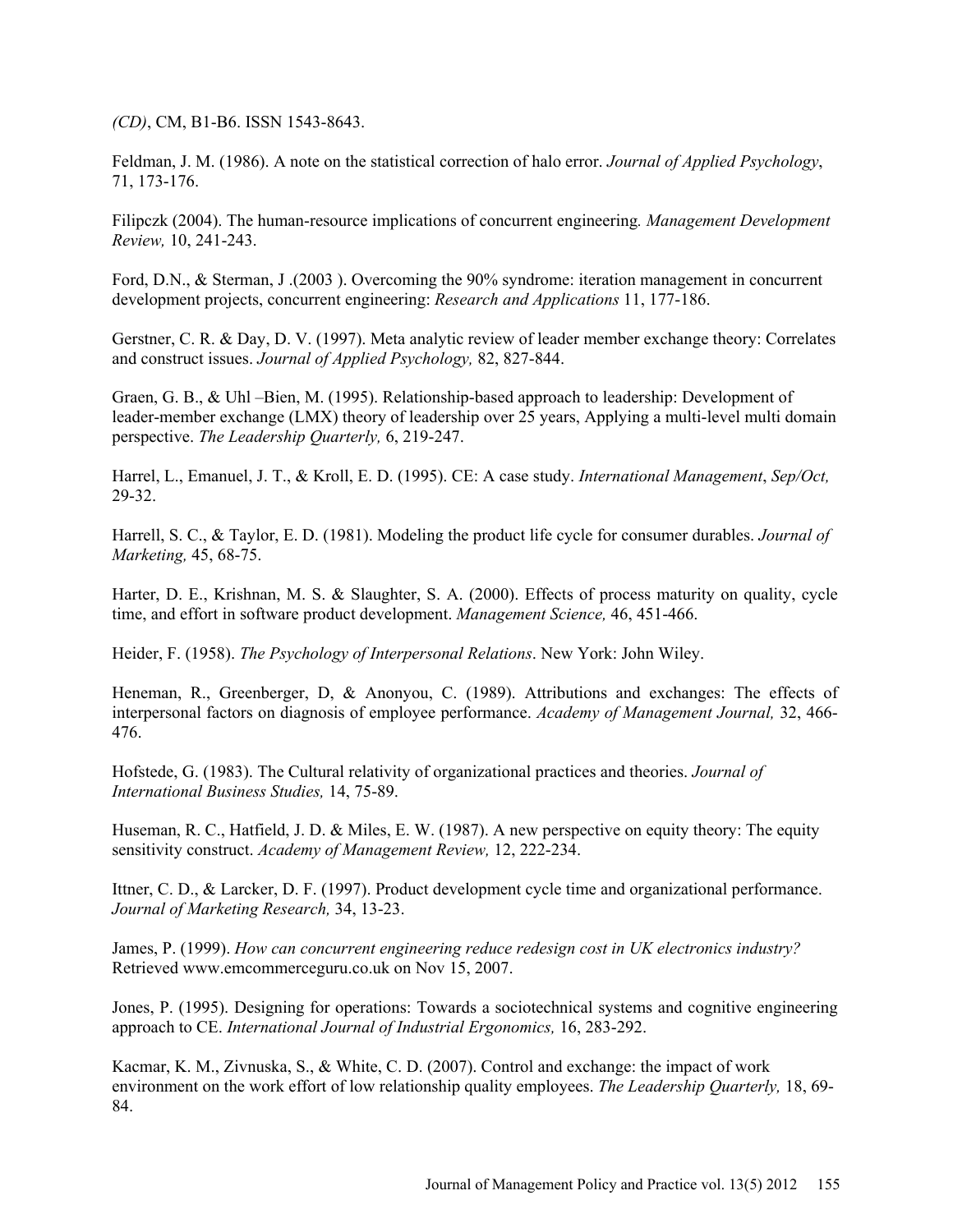Karagozoglu, N., & Brown, W.B.(1993). Time based management of the new product development process. *Journal of Product Innovation Management*, 10, 204-215.

Kickul, J. & Lester, S. W. (2001). Broken promises: equity sensitivity as a moderator between psychological contract breach and employee attitudes and behavior. *Journal of Business and Psychology,*  16, 191-217.

Kim, H. J., (2008). Hotel service providers' emotional labor: the antecedents and effects on burnout. *International Journal of Hospitality Management,* 27, 151-161.

Kim, S., O'Neill, J., & Cho, S. (2009). When does an employee not help coworkers? The effect of leadermember exchange on employee envy and organizational citizenship behavior. *International journal of Hospitality Management,* 29, 530-537.

King, W., Miles, E., & Day, D. (1993). A Test and refinement of the equity sensitivity construct. *Journal of Organizational Behavior,* 67, 133-142.

Klein, M., Sayama, H., Faratin, P., & Bar-Yam, Y. (2003). The dynamics of collaborative design: Insights from complex systems and negotiation research. *Concurrent Engineering: Research and Applications (CERA Journal),* 23, 14-25.

Koufteros, X. A., Vonderembse, M. A., & Doll, W. (2001). Concurrent engineering and its consequences. *Journal of Operations Management,* 19, 97-115.

Kumar, V., Fantazy, K.A., Kumar, U., & Boyle, T.B. (2006). Implementation and management framework for supply chain flexibility. *Journal of Enterprise Information Management,* 19, 303-319.

Kusiak, A.(1993). *CE-automation, tools, and techniques.* NY*:* John Wiley & Sons.

Lawson, M., & Karandikar, M.H. (1994). A Survey of Concurrent Engineering. *CE Research and Applications,* 2, 32-46.

Lettice, F., Smart, P., & Evans, S. (1995). A workbook-based methodology for implementing concurrent engineering. *International Journal of Industrial Ergonomics,* 16, 339-351.

Levine, J. M., & Moreland, R. L. (1990). Progress in small group research. *Annual Review of Psychology,*  41, 585-635.

Liden, R. C., & Graen, G. B. (1980). Generalizability of the vertical linkage dyad model of leadership. *Academy of Management Journal,* 24, 43-72.

Liden, R. C., Wayne, S. J., & Sparrowe, R. T. (2000). An examination of the mediating role of psychological empowerment on the relations between job, interpersonal relationships, and work outcomes*. Journal of Applied Psychology,* 85, 407-416.

Linderman, K., Schroeder, R. G., & Choo, A. S. (2006). Six Sigma: The role of goals in improvement teams. *Journal of Operations Management,* 24, 779-790.

Mayfield, M., & Mayfield, J., 1998. Increasing worker outcomes by improving leader follower relations. *The Journal of Leadership Studies,* 5, 72–81.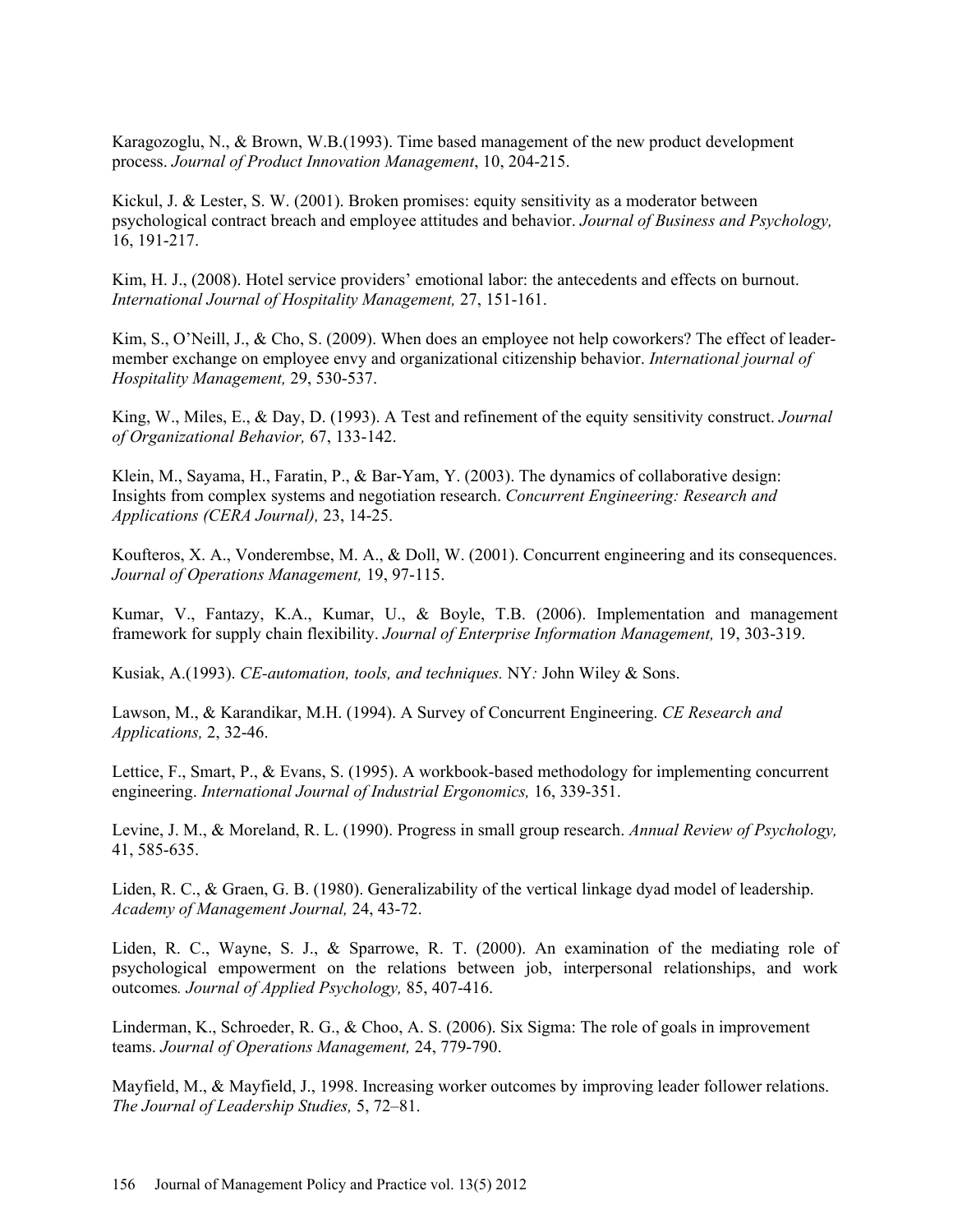Maylor, H. (1997). Concurrent new product development: an empirical assessment. *International Journal of Operations & Production Management,* 17, 1196-1214.

Maylor, H. & Gosling, R. (1998). The reality of concurrent new product development. *Integrated Manufacturing Systems,* 9, 69-76.

Mishra, P. (2009). Green-eyed monsters in the workplace: Antecedents and consequences of envy. Academy of Management Best Paper Proceedings.

Mittal, A. & Morse, I.E. (1992). *The role of ergonomics in designing for manufacturability*. In: M. Nagamachi and M. Helander (Eds.), Design for manufacturability. London: Taylor and Francis, London, 47-1.

Naveh, E. (2005). The effect of integrated product development on efficiency and innovation. *International Journal of Production Research,* 43, 2789-2808.

O'Neil, B. S., & Mone, M. A. (1998). Investigating equity sensitivity as a moderator of relations between self-efficacy and workplace attitudes. *Journal of Applied Psychology,* 83,(5), 805-816.

Paton, N (2009). Poor mental health reduces workplace productivity levels. *Occupational Health,* 61.

Pawar, K, S., Menon, U., & Riedel, J.C. (1994). Time to Market. *Integrated Manufacturing Systems,* 5, 14-22.

Pfeffer, J. (1994). *Competitive Advantage Through People*. Boston: Harvard Business School Press.

Reich, R.B. (1991). Who Is Us? *Harvard Business Review*, (January-February), 53-64 Research Policy 21, 391–407.

Scandura, T. A., Graen, G. B., & Novak, M. A. (1986). When managers decide not to decide autocratically: An investigation of leader-member exchange and decision influence. *Journal of Applied Psychology,* 71, 579-584.

Schultz, K., Juran, D., Boudreau, J., McClain, J. O., & Thomas, L. J.(1998). Modeling and worker motivation in JIT production systems. *Management Science,* 12, 1595-1607.

Sethi, R. (2000). New Product Quality and Product Development Teams. *Journal of Marketing,* 64, 1-14.

Sethi, R. and Nicholson, C.Y. (2001). Structural and Contextual Correlates of Charged Behavior in Product Development Teams. *Journal of Product Innovation Management,* 18,154-168.

Sethi, R., Smith, D.C., & Park, C.W. (2001). Cross-Functional Product Development Teams, Creativity, and the Innovativeness of New Consumer Products. *Journal of Marketing Research,* 38, 73-85.

Setton, R. P., Bennett, N., Liden, R.C. (1996). Social exchange in organizations: perceived organizational support, leader–member exchange, and employee reciprocity. *Journal of Applied Psychology,* 81, 219- 227.

Smith, R., & Kim, S. (2007). Comprehending Envy. *Psychological Bulletin,* 133, 46-44.